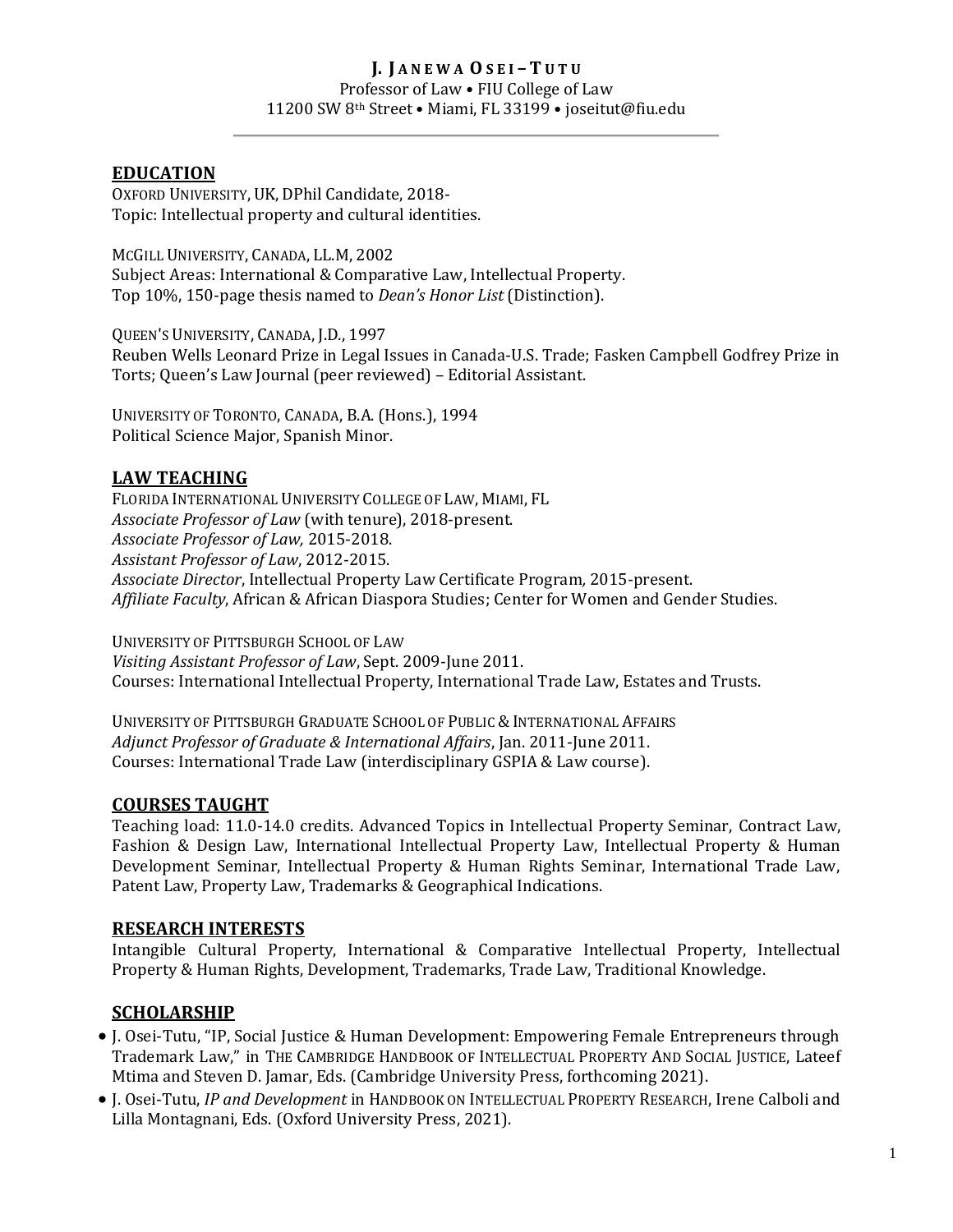- J. Osei-Tutu, "IP in the African Union: Opportunities for New Discourse?" in MAPPING THREE GENERATIONS OF ACCESS TO MEDICINES DISCOURSES, Sri Ragavan and Amaka Vanni, Eds. (Routledge, 2021).
- J. Osei-Tutu, *Protecting Culturally Identifiable Fashion: What Role for GIs?* (invited symposium), 14 FIU L. Rev. 545 (2021).
- J. OseiTutu, *Socially Responsible Corporate IP*, (invited symposium), 21 Vand. J. Ent. & Tech. L. 483 (2019).
- J. Osei-Tutu, *Harmonizing Cultural IP Across Borders*, (invited symposium) 51 Akron L. Rev. 1198 (2018).
- J. Osei-Tutu, *Humanizing Intellectual Property*, 20 Vand. J. Ent & Tech. L. 207 (2017).
- J. Osei-Tutu, *Human Development as a Core Objective of Global Intellectual Property Law*, 105 Kentucky L.J. 1-47 (2016) (lead article).
- J. Osei-Tutu, *Prioritizing Human Development in African Intellectual Property Law*, 8 WIPO J. 23-33 (2016).
- J. Osei-Tutu, *Human Development as an Intellectual Property Metric*, (invited symposium) 90 St. John's L. Rev. 711-743 (2016).
- J. Osei-Tutu, Book Review, "Irene Calboli and Srividhya Ragavan (eds.): *Diversity in Intellectual Property – Identities, Interests, and Intersections*," International Review of Intellectual Property and Competition Law, 47:8 (Max Planck Institute, 2016), 1-4.
- J. Osei-Tutu, *Agricultural Biotechnology: Drawing on International Law to Promote Progress*, 2015 Mich. St. L. Rev. 531 (2015).
- J. Osei-Tutu, *Corporate "Human Rights" to Intellectual Property Protection?* 55 Santa Clara L. Rev. 1 (2015) (lead article).
- J. Osei-Tutu, *Private Rights for the Public Good?* 66 SMU L. Rev. 767 (2013).
- *Value Divergence in Global Intellectual Property Law*, 87 Ind. L. J. 1639 (2012).
- J. Osei-Tutu, *A Sui Generis Regime for Traditional Knowledge: The Cultural Divide in Intellectual Property Law,* 15 Marq. Intell. Prop. L. Rev. 147 (2011) "Emerging Scholars Series". The Emerging Scholars Series "highlights the work of the junior scholars who are poised to become the leading intellectual property thinkers of the next generation."
- J. Osei-Tutu, *Traditional Knowledge: Is Perpetual Protection a Good Idea?* 50 IDEA: The Intellectual Property Law Review 697 (2010) (solicited); *Reprinted* in the ANDEAN YEARBOOK OF INTELLECTUAL PROPERTY Rights (2011).
- J. Osei-Tutu, Book Review, "Intellectual Property: A Menace to the Public Domain?, Charlotte Waelde and Hector MacQueen (eds.), *Intellectual Property: The Many Faces of Public Domain.*" 4 Oxford J. of Intell. Prop. L. & Prac. 220 (2009).
- J. Osei-Tutu, *TRIPS and Domestic Control: Implications for Developing Countries* (2002), 153 pp*.* (on file with author and available online through McGill Library E-scholarship).

# **OTHER WORKS**

- J. Osei-Tutu, "Not Nike's Satan Shoes: Is it Trademark Infringement & Dilution? PrawfsBlawg, (March 31, 2021).
- J. Osei-Tutu, "Cultural IP v. Commercial IP," (reprinted) GPS SOLO MAGAZINE, selected for "Best of Sections," (ABA, July/August 2020).
- J. Osei-Tutu, "Cultural IP v. Commercial IP," LANDSLIDE MAGAZINE: CULTURE AND COLLABORATION IN GLOBAL IP (ABA March/April 2020).
- J. Osei-Tutu, "International Intellectual Property Shelters support a Basic Needs Approach to IP," 36 Yale J. on Reg.: Notice and Comment, (Oct. 5, 2018) (Symposium on S. Halabi's INTELLECTUAL PROPERTY AND THE NEW INTERNATIONAL ECONOMIC ORDER) [http://yalejreg.com/nc/international-intellectual](http://yalejreg.com/nc/international-intellectual-property-shelters-support-a-basic-needs-approach-to-ip-by-j-janewa-osei-tutu/)[property-shelters-support-a-basic-needs-approach-to-ip-by-j-janewa-osei-tutu/.](http://yalejreg.com/nc/international-intellectual-property-shelters-support-a-basic-needs-approach-to-ip-by-j-janewa-osei-tutu/)
- J. OseiTutu, *Using Intellectual Property to Promote Human Flourishing for "Market Women,"* LANDSLIDE MAGAZINE, 10 No. 4 March/April 2018 (ABA, IP Law section, solicited).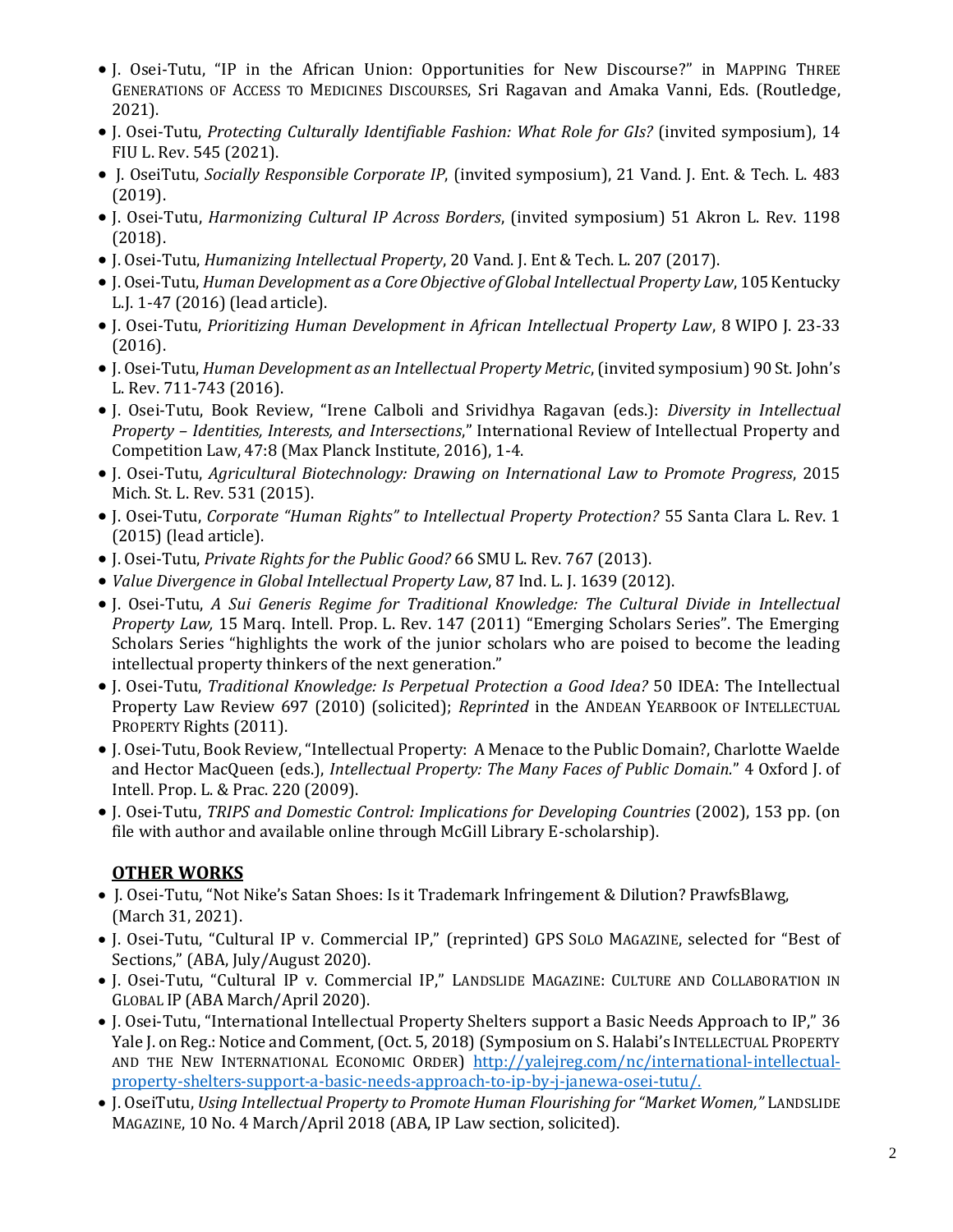- J. Osei-Tutu, *What do Traditional Knowledge and Traditional Cultural Expressions have to do with Intellectual Property Rights?* 9 LANDSLIDE MAGAZINE No. 4, 20-24, March/April 2017 (ABA, IP Law section, solicited).
- J. Osei-Tutu, *IP Enforcement Under the Trans-Pacific Partnership: Civil and Administrative Procedures and Remedies, Provisional Measures in TPP (Articles, 18.71-18.76,* 20 S.M.U. SCIENCE & TECH. L. J 221 (2017)
- J. Osei-Tutu, *Peer Mentoring*, AALS NEW LAW PROFESSORS' NEWSLETTER, November 2016.
- Guest blogs: *Prawfsblog*, April 2015, January 2016, April 2021; *Health Law Blog*, August 2011.

## **WORKS IN PROGRESS**

- *Intellectual Property, Corporations, & Human Rights* (book project: under contract, Cambridge University Press).
- *Intellectual Property & Cultural Boundaries.*

## **PRESENTATIONS & CONFERENCES**

- Invited Discussant, M3 Intellectual Property Scholars Workshop (Virtual, May 21, 2021).
- Interview for Phillipe Charles for Race & IP podcast (April 30, 2021).
- Invited Panelist, "Right of Publicity and Cultural/Commercial Identity," Symposium: Intellectual Property & Identity in Post-Pandemic (April 9, 2021).
- Commentator, Symposium: The Color of Creatorship by Anjali Vats (March 24, 2021).
- Moderator, Covid & Women Faculty panel, FIU (Virtual, Feb. 11, 2021).
- Moderator, IP MOSAIC Workshop: The Arci is Hot! Using IP to Further Social Justice (Oct. 2020).
- Commentator, Lutie Lytle Workshop (Virtual, July 2020).
- Attendee, INTA 2020 New York Conference, "Brands in Society: Their Influence and Responsibility" (Virtual June 22-23).
- Invited Participant/FIU ichange Member, Aspire Summit (Virtual, June 1-3, 2020).
- Invited Panelist, "Made in Italy," FIU Law Review Symposium (Miami, FL, February 20-21, 2020).
- Invited Presenter, *The Layered Duties of Corporate IP Law*, M3 Intellectual Property Scholars Workshop (Houston, TX, January 24-25, 2020).
- Moderator, "Intelligent Entertainment, "FIU Law Review Symposium (Miami, FL, November 8, 2019).
- Invited Presenter, *The Layered Obligations of IP Law,* 8th Annual IP Scholars Roundtable, UNH Law (Concord, NH, October 11-12, 2019).
- Invited Presenter, *Human Rights, Culture and Socially Responsible IP*, Symposium Medicine, Music & Mascots: Furthering Social Justice in the Age of Intellectual Property, Gonzaga Law School Center for Civil and Human Rights (Spokane, WA, Sept. 19-20, 2019).
- Invited Presenter, *The Layered Obligations of IP Law*, George Mason University, Colloquium on Philosophy, and IP (Fairfax, VA, May 2019).
- Invited Presenter, *Intellectual Property and the African Union*, TRIPS@25, Texas A&M Law School (Fort Worth, TX, March 30, 2019).
- Lecture/Facilitation on "Faat Kine" by Ousmane Sembene, Historic Hampton House/FIU African & African Diaspora Studies (Miami, FL, February 21, 2019).
- Interview, *Socially Responsible Corporate IP*, Ipse Dixit podcast with Brian Frye (February 3, 2019).
- Invited Panelist, *Intellectual Property Agreements: A Look at the African Union*, Panel: "Do Multilateral Intellectual Property Negotiations Still Matter in the Age of Plurilaterals?" American Branch of the International Law Association (New York, NY, October 2018).
- Invited Panelist, *Socially Responsible Corporate IP*, Intellectual Property Panel, Southeastern Association of Law Schools (Fort Lauderdale, FL, August 2018).
- Invited Speaker, "Women Leaders, Turning Challenges to Opportunities," FIU College of Business (Miami, FL, April 2018).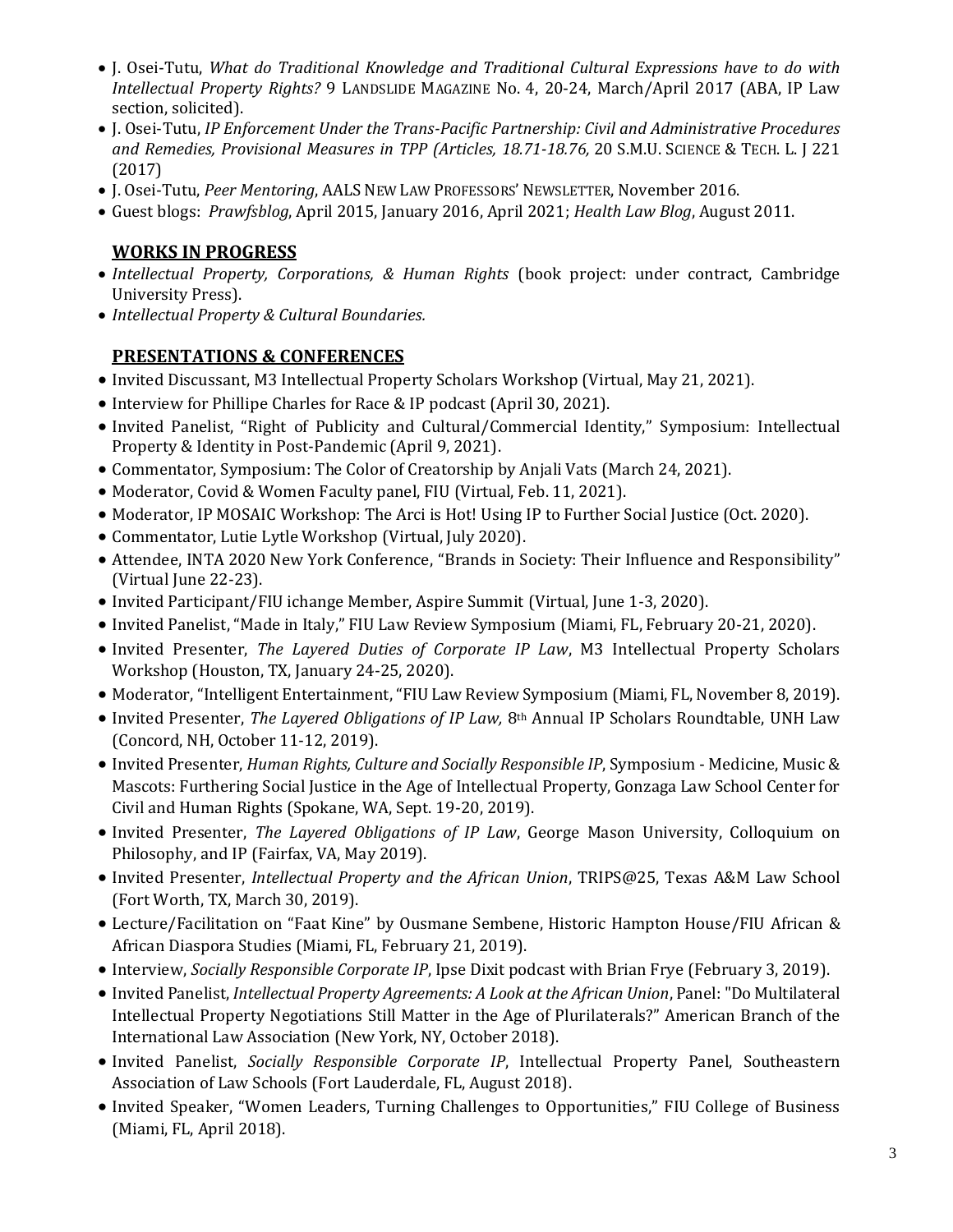- Invited Panelist, *Socially Responsible Corporate IP*, Symposium: International Trade's Effect on Intellectual Property and Human Rights (Nashville, TN, January 2018).
- Invited Speaker, *Intellectual Property and Cultural Boundaries*, University of New Hampshire School of Law, Franklin Pierce Center for Intellectual Property, The Seventh Annual IP Scholars' Roundtable (Concord, NH, October 2017).
- Invited Speaker, *Intellectual Property and Cultural Boundaries*, "International Law Association Weekend South: The Global Future of International Trade, Human Rights, and Development," Texas A&M University School of Law/International Law Association, American Branch/American Society of International Law (Fort Worth, TX, March 2017).
- Invited Panelist, *Intellectual Property and Cultural Boundaries*, Panel: "Intellectual Property: in Concert or Conflict with Community Values," American Association of Law Schools Intellectual Property Section (San Francisco, CA January 2017).
- Invited Panelist, *Peer Mentoring and Institutional Mentoring*, Panel: "Getting by with a Little Help from my Friends: Mentorship in Teaching and Scholarship," American Association of Law Schools New Law Professors Section (San Francisco, CA, January 2017).
- Moderator, "Reproductive Justice," FIU Law Review Symposium (Miami, FL, November 4, 2016).
- Invited Panelist, *Intellectual Property and the Trans-Pacific Pact: Law, Development and Practical Experience*, Vietnam National University/University of Economics & Law and Indiana University McKinney School of Law, Center for Intellectual Property and Innovation (Ho Chi Minh City, Vietnam, December 2016).
- Invited Panelist, *Traditional Knowledge and Natural Rights*, Spangenberg Conference: "Who Owns Tradition? Reconceptualizing the Protection of Traditional and Indigenous Knowledge," Case Western Reserve School of Law (Cleveland, OH, November 2016).
- Presenter, *Intellectual Property and Cultural Boundaries*, Junior Intellectual Property Scholars Association Workshop, University of New Hampshire School of Law (Concord, NH, June 2016).
- Presenter, *Human Development as an Intellectual Property Metric*, Symposium: Values, Questions, and Methods in Intellectual Property, St. John's Intellectual Property Law Center (New York, NY, April 2016).
- Invited Speaker, *IP and Human Development*, Inaugural Open A.I.R. Maiden Lecture, Centre for Law Technology & Society Prestigious Speaker Series, University of Ottawa Law (Ottawa, Canada, February 2016).
- Invited Panelist, "Women in Innovation," Walker's Legacy/Black Tech Week (Miami, FL, February 2016).
- Presenter, *Human Development as a Global Intellectual Property Objective*, Global Congress on Intellectual Property (New Delhi, India, December 2015).
- Invited Panelist, "Concepts and Considerations in Art: An Intellectual Property Discussion," Florida Association of Women Lawyers (Miami, FL, December 2015).
- Presenter, *Intellectual Property: A Human and Natural Right?* Intellectual Property Scholars Conference, DePaul University College of Law (Chicago, IL, August 2015).
- Presenter, *Human Development as a Global Intellectual Property Objective*, Law & Society (Seattle, WA, June 2015).
- Invited Speaker, *A Human Right to Intellectual Property?* Chicago Intellectual Property Colloquium, Chicago (Chicago, IL, April 2015).
- Presenter, *Intellectual Property: A Human and Natural Right?* Drake University Intellectual Property Scholars Roundtable (Des Moines, IA, March 2015).
- Invited Speaker, *Intellectual Property: A Human and Natural Right?* Marquette Intellectual Property Colloquium (Milwaukee, WI, February 2015).
- Presenter, *The Global Criminalization of Intellectual Property Law,* Southeastern Association of Law Schools, New Scholars Program (Amelia Island, FL, August 2014).
- *Corporations & the Human Rights Framework for Intellectual Property*, Works in Progress Intellectual Property Conference, Santa Clara Law (Santa Clara, CA, February 2014).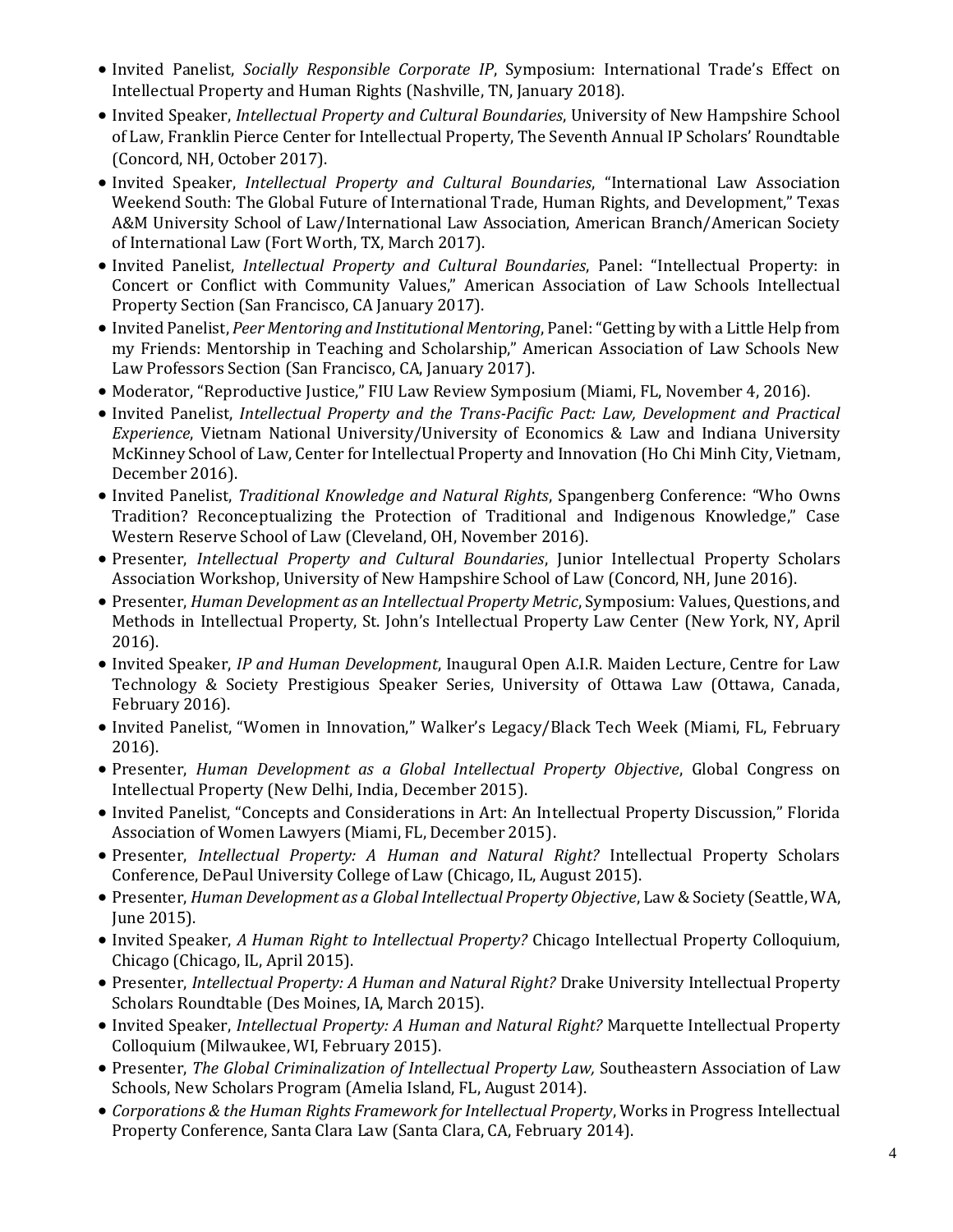- Presenter, *Corporations & the Human Rights Framework for Intellectual Property*, Junior International Law Scholars Association, UC Berkeley School of Law (Berkeley, CA, February 2014).
- Presenter, *Corporations & the Human Rights Framework for Intellectual Property,* Florida State University College of Law Intellectual Property Workshop (Tallahassee, FL, December 2013).
- Invited Panelist, "Women in Intellectual Property Law," American Intellectual Property Lawyers Association (Boca Raton, FL, May 2013).
- Presenter, *Private Rights for the Public Good?* University of Miami Legal Theory Workshop (Miami, FL, April 2013).
- Presenter, *Private Rights for the Public Good*? Junior International Law Scholars Association, New York Law School (New York, NY, February 2013).
- Presenter, *Private Rights for the Public Good?* Arizona State University College of Law, Conference on International Aspects of Intellectual Property Law (Tempe, AZ, November 2012).
- Presenter, *Intellectual Property and Counterfeit Medicines,* 11th Circuit Legal Scholarship Forum at Stetson University College of Law (Tampa, FL, November 2012).
- Presenter, *Intellectual Property and Counterfeit Medicines* Southeastern Law Scholars Conference, Charleston School of Law (Charleston, SC, August 2012).
- Presenter, *Value Divergence in Global Intellectual Property Law*, Drake University School of Law, Intellectual Property Scholars Roundtable (Des Moines, IA, April 2011).
- Presenter, *Value Divergence in Global Intellectual Property Law*, Junior International Law Scholars Association, Yale Law School (New Haven, CT, February 2011).
- Presenter, *Valuing Diversity in Global Intellectual Property Law*, Northeast Regional Teaching and Scholarship Conference at Albany Law (Albany, NY, February 2011).
- Invited Commentator, "15 Years of TRIPS Implementation," Drake Intellectual Property Law Center & University of Georgia School of Law (Athens, GA, January 2011).
- Presenter, *Valuing Diversity in Global Intellectual Property Law*, Lutie Lytle Writing Conference, University of Kentucky School of Law (Lexington, KY, June 2010).
- Presenter, *A Sui Generis Regime for Traditional Knowledge*, Drake University School of Law, Intellectual Property Scholars Roundtable (Des Moines, IA, March 2010).

# **PROFESSIONAL DEVELOPMENT**

*Remote Teach Ready Certificate*: FIU Micro-credentials, August 2020. *The Leaderships Essentials Program*: FIU Center for Leadership, April 2019.

*Patents-An Intensive Practical Course*: Intellectual Property Institute of Canada, McGill University, 2001.

# **LAW PRACTICE**

INDUSTRY CANADA, OTTAWA [**DEPARTMENT OF COMMERCE EQUIVALENT**]

*Department of Justice Legal Counsel*, *Intellectual Property Team,* 2001-2012.

Advised the Canadian Intellectual Property Office [**USPTO equivalent**] and the Intellectual Property Policy Directorate on copyright, trademark, and patent law, policy and procedure; advised on international obligations regarding geographical indications, traditional knowledge, genetic resources, and copyright; advised on patented medicines patent linkage regime; advised on submissions to the *World Intellectual Property Organization*; delegate to the *World Trade Organization* TRIPS Council; member of negotiating team in bilateral trade negotiations between Canada and the European Union.

HUMAN RESOURCES DEVELOPMENT CANADA, OTTAWA

*Department of Justice Legal Counsel*, Feb-Aug 1999; Sept 2000-Feb 2001.

Traveled extensively to litigate disability cases before a federal tribunal composed of federally appointed superior court judges; interviewed and prepared expert medical witnesses for trial; provided legal advice to the Minister of Human Resources Development Canada.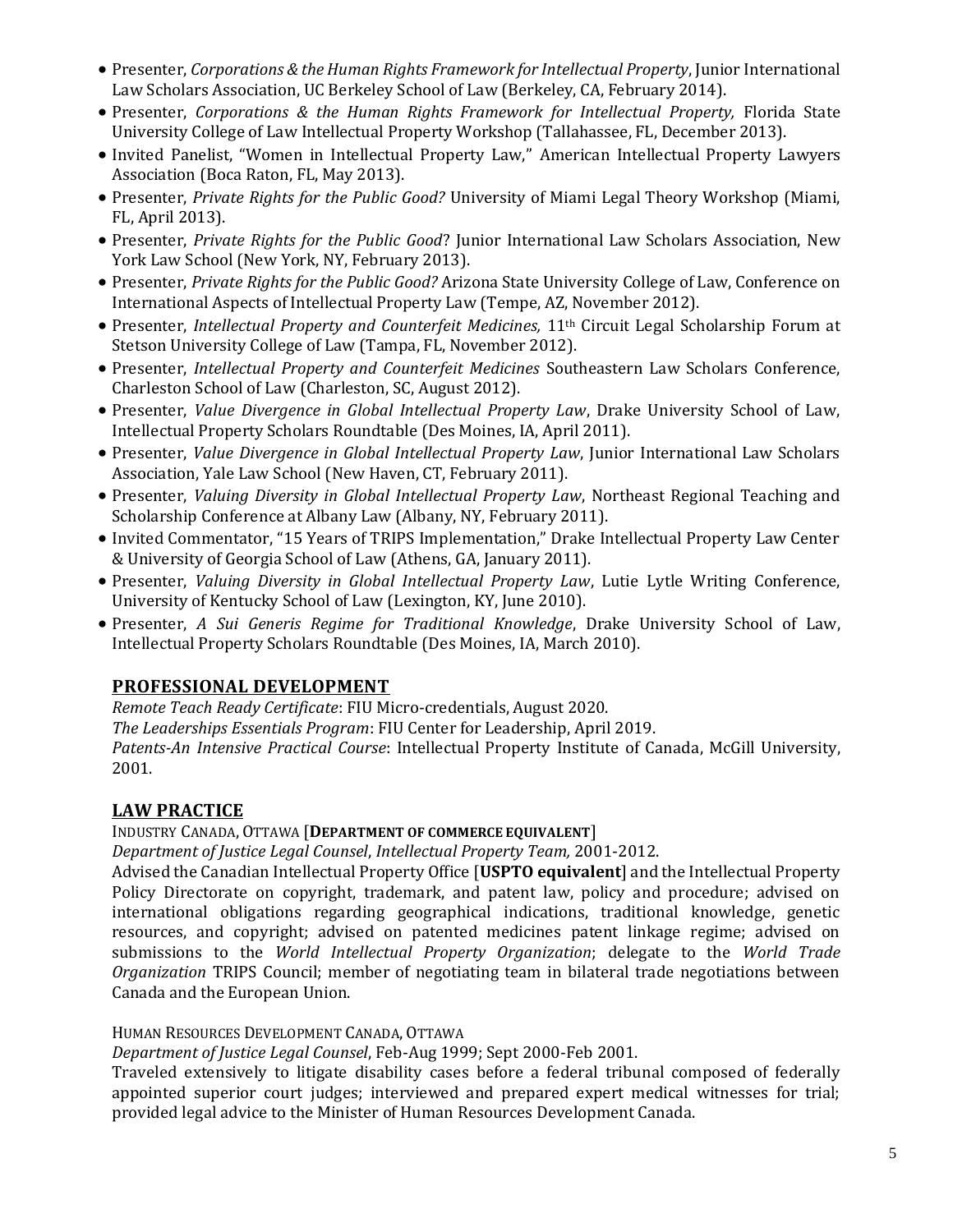# **LAW CLERKSHIP**

UNITED NATIONS INTERNATIONAL CRIMINAL TRIBUNAL FOR RWANDA, TANZANIA *Clerkship - Associate Legal Officer*, Chambers, March 2008-June 2009 (on leave from DOJ). Assisted the Judges of Trial Chamber II (clerk to Hon. Judge Emile Short): researched complex points of law; prepared bench memoranda; participated in drafting judicial documents; coordinated court proceedings in assigned court cases; researched and prepared other legal materials as requested by the Judges; worked collaboratively as part of a multi-national (American/Australian/British/Canadian) legal team.

FASKEN MARTINEAU DUMOULIN LL.P., TORONTO, CANADA

#### *Articles of Clerkship*, 1997-1998.

Researched and drafted memoranda of law for senior attorneys and partners in the Corporate Commercial, Tax, and Litigation Departments at one of Canada's largest and leading national law firms; performed due diligence and company reviews, drafted contracts, assisted in M&A closings; drafted pleadings for senior attorneys and partners.

### **BAR ADMISSIONS & PROFESSIONAL MEMBERSHIPS**

*Bar Admissions*  New York, U.S.A.: 2014 – present. Ontario, Canada:1999-2014.

*Professional & Academic Memberships*

American Bar Association, Section on Intellectual Property Law.

Association of Teachers and Researchers in Intellectual Property.

Association of American Law Schools: Intellectual Property Section, Africa Law Section

Florida Association of Women Lawyers.

Gwen S. Cherry Black Women Lawyers Association.

International Law Association, American Branch.

International Trademark Association.

New York State Bar Association.

## **LEADERSHIP & PROFESSIONAL SERVICE ACTIVITES**

- Editor in Chief, AFRICAN JOURNAL OF LEGAL STUDIES (peer reviewed journal published by Brill), November 2018-present.
- Steering Committee, African and African Diaspora Studies, 2018-present.
- Intellectual Property Committee, International Law Association, American Branch, 2019-2022.
- Intellectual Property Section Executive Board, Association of American Law Schools, 2021-2022.
- Intellectual Property Resource Team, Southeastern Association of Law Schools, 2020-2021.
- Organizing Committee, Mosaic Intellectual Property Workshop, 2020.
- Organizing Committee, ABILA, International Law Weekend, New York, Summer-Fall 2019.
- Selected for FIU Presidential Leadership Program, Cohort 3, 2018-2019.
- Co-founder & Co-Chair, Junior Intellectual Property Scholars Association, 2013-2017.
- Co-organizer Junior Intellectual Property Scholars Workshop, FIU College of Law, January 2016.
- Intellectual Property Section Executive Board, Association of American Law Schools, 2015- 2016.
- Organizing Committee: Second Annual Mosaic Intellectual Property Workshop, Fall 2015.
- Organizer: Mentorship Panel, First Annual Mosaic IP Workshop, Fall 2014.
- Organizer FIU/AIPLA Women in Intellectual Property Networking Event, 2013.
- Co-organizer JIPSA Roundtable, Washburn College of Law, June 2013.
- Peer Reviews: Cambridge University Press, 2015; Routledge/Taylor & Francis Group, 2016; CIGI, 2018; Journal of World Intellectual Property, 2019, Dayton Law, November 2019.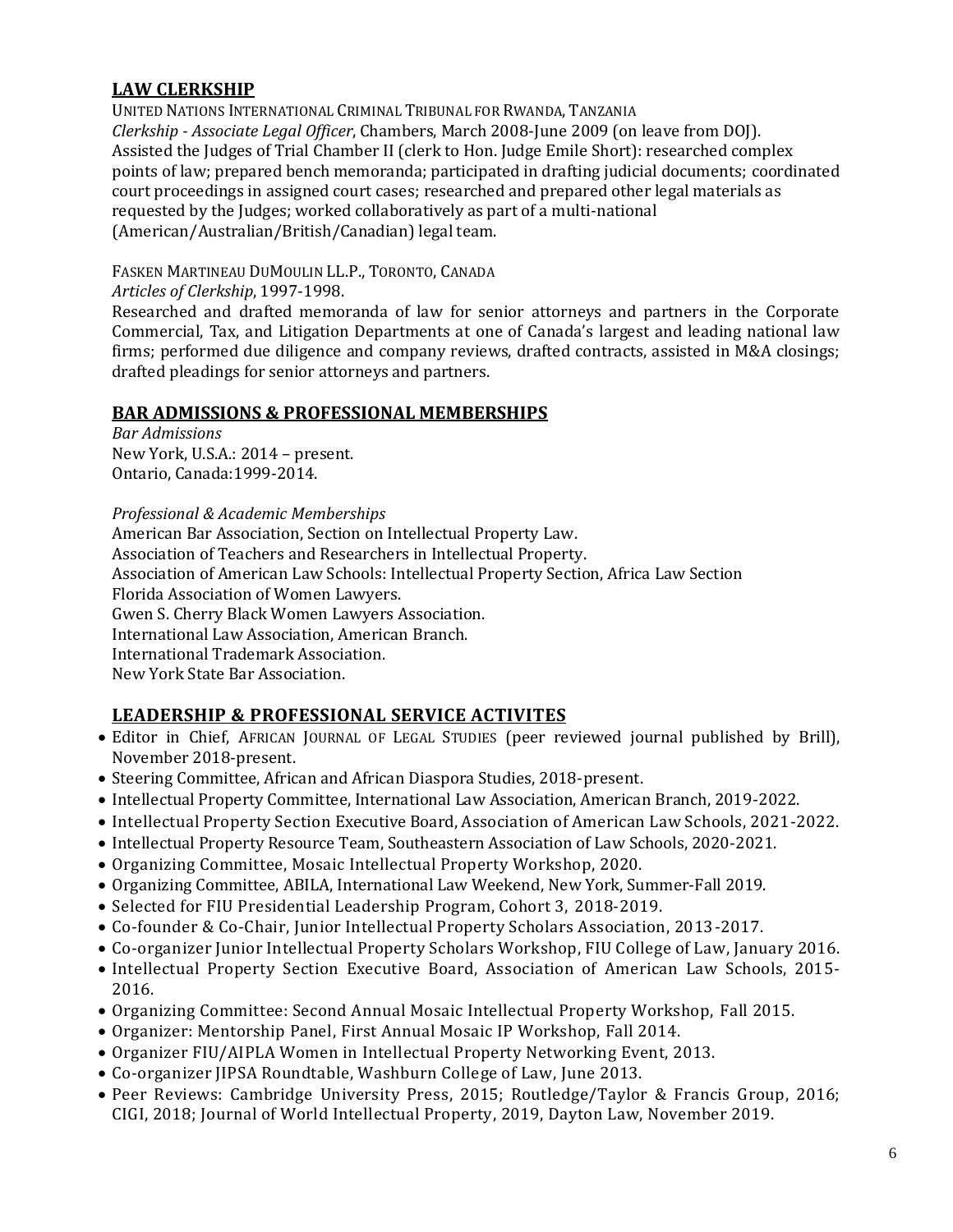# **FIU SERVICE**

#### *University Service*

- Steering Committee, African & African Diaspora Studies, Fall 2018-present.
- FIU Strategic Plan 2025, Preeminence Committee, Fall 2018, Fall 2020.
- Hiring Committee, Center for the Advancement of Teaching, Fall 2018 & 2019.
- Hiring Committee, Center for Women and Gender Studies, Spring 2017-Summer 2017.
- Faculty Senate Technology Committee, Fall 2018- Spring 2019.
- Evaluating Teaching Workgroup, Center for the Advancement of Teaching, Spring 2018.
- Presenter, STRIDE (Strategies &Tactics for Recruiting to Increase Diversity & Excellence) Committee, Jan-Dec. 2018.
- Facilitator, Bystander Committee, Office for Advancing Women, Equity and Diversity, Jan. Dec. 2018.
- Advancing Student Success Committee, Fall 2015.
- Member, Beyond Possible 2020 Workgroup meetings, Fall 2015.
- Elected faculty senator, FIU Faculty Senate, 2013- 2015.
- FIU Senate Steering Committee, Spring 2013-Spring 2014.
- FIU Senate Academic Policies and Personnel Committee, Fall 2012- Spring 2013.

### *College of Law Service*

- Associate Director, Intellectual Property Certificate Program, 2015-present.
- *Ad hoc* Grade Curve Committee, 2020-2021.
- Library Committee, 2020-2021.
- Co-Chair, Appointments Committee, 2019-2020.
- Chair, Diversity & Inclusion Committee, 2019-2020.
- *Ad hoc* Visiting Appointments Committee, spring 2019.
- Chair, Diversity & Inclusion Committee, spring 2018.
- Academic Standards Committee, 2013-2017.
- Curriculum Committee, 2013-2017.
- Appointments Committee for Legal Skills and Values, 2015-2016.
- Appointments Committee for Academic Support, 2014-2015.
- Program development: Intellectual Property Certificate at FIU Law (with H. Travis) (2013- 2104).
- New Course Development: Trademarks & GIs (2012), Fashion Design Law (2015), Peerreviewed Journal (2020).

#### *Student-focused Presentations & Activities*

- Invited speaker, "IP, Law School and You," Intellectual Property Students' Association, (Miami, FL, January 2019).
- Faculty volunteer, Jessup International Moot international intellectual property questions, practice rounds, (Miami, FL Spring 2019).
- Invited speaker, Her Story, FIU Black Law Students' Association, (Miami, FL, February 2017).
- Moderator, International Aspects of Intellectual Property, International Property Students' Association, (Miami, FL, April 2017).
- Invited Panelist, "The Real Deal: The Ropes to Know & the Ropes to Skip for a Successful Law School Career," sponsored by the Black Law Students Association (south Florida chapters) and the Gwen Cherry Black Women Lawyers Association (Miami, FL, October 2016).
- FIU Orientation, Professionalism Panel, 2013-2015.
- Faculty Advisor: Sports, Entertainment, Fashion & Arts, 2020-2021, Fashion & Design Law Society, 2015-2018, Advancing Law & Technology, 2014-2015.